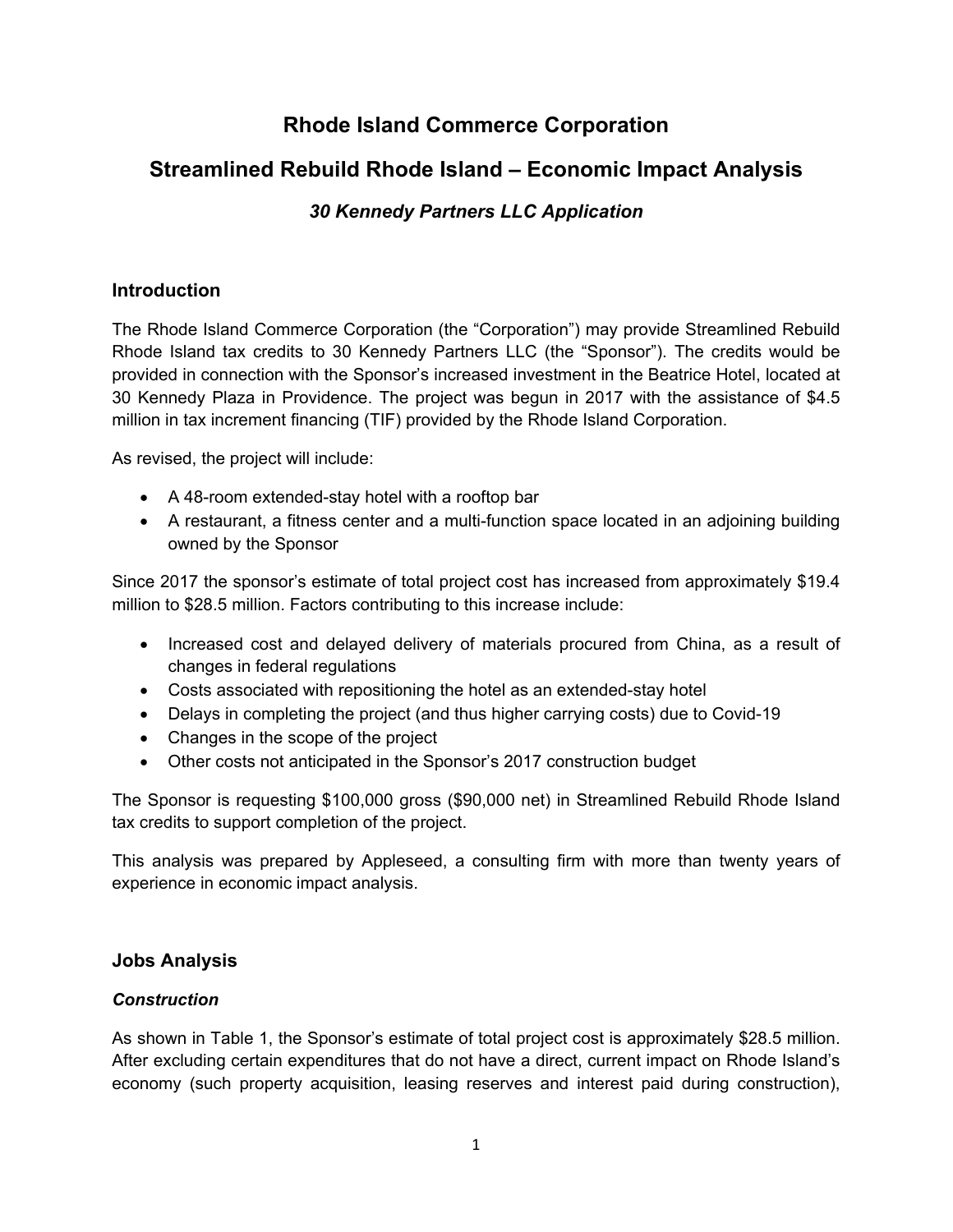spending on development of the proposed project is estimated to total approximately \$24.8 million.

| <b>Component</b>                  | <b>Estimated cost</b> |
|-----------------------------------|-----------------------|
| Contributed land and buildings    | \$2.9                 |
| Construction – hard costs         | \$15.2                |
| Construction – soft costs         | \$8.0                 |
| Furniture, fixtures and equipment | \$2.4                 |
| Total                             | \$28.5                |

#### **Table 1: Estimated total project cost (\$ millions)**

Using IMPLAN – a modeling tool commonly used in economic impact studies – Appleseed estimates that direct expenditures of \$24.8 million will directly and indirectly generate:

- [1](#page-1-0)75 person-years<sup>1</sup> of work in Rhode Island, with \$11.6 million in earnings (in 2019 dollars);
- Approximately \$[2](#page-1-1)5.4 million in statewide economic output<sup>2</sup>; and
- A one-time increase of \$14.3 million in Rhode Island's GDP.

These impacts are summarized below in Table 2. The project's *direct impact* is the impact of the Sponsor's spending on design and construction. Its *indirect impact* is the effect of spending by contractors for goods and services (insurance, construction materials, etc.) purchased from other Rhode Island businesses.

#### **Table 2: Direct, indirect and induced impact of construction and related spending (employment in person-years; income, value-added and output in millions of 2019 dollars)**

|                     | <b>Employment</b> | <b>Earnings</b> | Value added | <b>Output</b> |
|---------------------|-------------------|-----------------|-------------|---------------|
| Direct Effect       | 145               | \$9.8           | \$11.3      | \$19.9        |
| Indirect Effect     | 30                | \$1.8           | \$3.0       | \$5.5         |
| <b>Total Effect</b> | 175               | \$11.6          | \$14.3      | \$25.4        |

The activity reflected in Table 2 will have occurred from the summer of 2017 through the fall of 2020.

In addition to the impacts on employment, earnings, output and state GDP cited in Table 2, direct spending of \$24.8 million would generate a projected one-time increase of approximately \$670,000 in taxes paid to the State during construction, including:

<span id="page-1-0"></span> $1$  A person-year is equivalent to the time worked by one person who is employed full-time for a year. It could for example represent the work of two people who are each employed full-time for six months; or the work of one person who is employed half-time for two years.

<span id="page-1-1"></span> $2$  Output is a measure of the total sales by Rhode Island companies (including the "sale" of labor by Rhode Island households) generated by the project.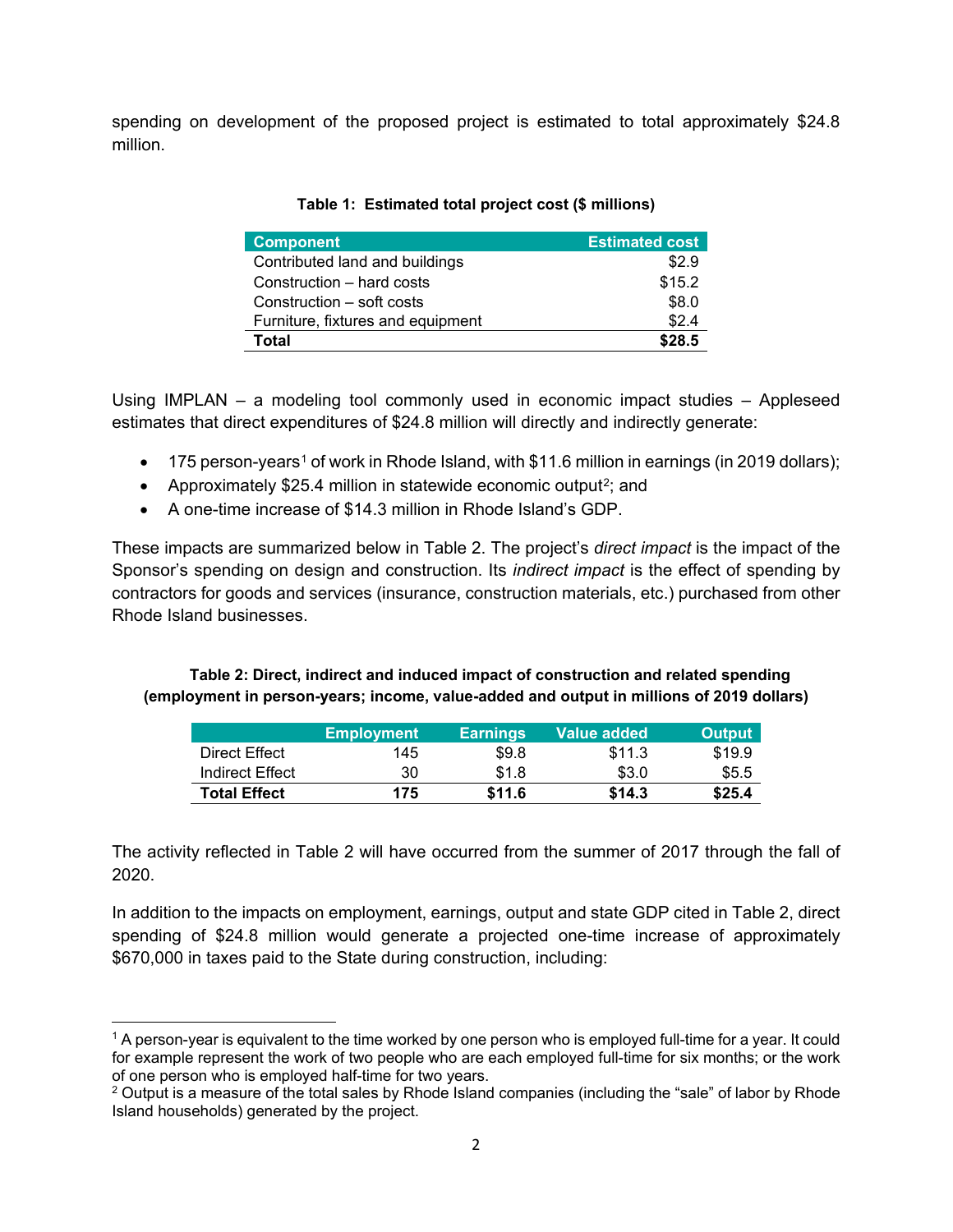- \$436,000 in state personal income taxes paid by Rhode Island workers employed on the project, or whose jobs are indirectly attributable to the project
- \$179,000 in state sales taxes paid by these workers on taxable household spending
- \$55,000 in state business taxes

The anticipated wage rates for construction jobs are shown below in Table 3. Anticipated wage rates are the median hourly wage for these occupations in Rhode Island, as of May 2018.

| <b>Occupation</b>    | RI median hourly wage <sup>3</sup> |
|----------------------|------------------------------------|
| Architect            | \$37.59                            |
| Construction manager | \$54.75                            |
| Carpenter            | \$22.68                            |
| Electrician          | \$28.40                            |
| Plumber              | \$27.71                            |
| Painter              | \$19.92                            |
| Laborer              | \$21.25                            |

#### **Table 3: Anticipated wages during construction**

Fringe benefits associated with these jobs are expected to be in accordance with industry norms, with the cost of such benefits generally ranging between 22 and 28 percent of wages. Workers who fill these jobs are expected to be drawn primarily from the Providence-Warwick RI-MA New England City and Town Area (NECTA).

#### *Annual operations*

For purposes of this analysis, the Sponsor's hotel, restaurant, fitness center and multi-function space are assumed to be fully operational by the beginning of 2021. Using IMPLAN, along with information on the property's operating expenditures provided by the Sponsor Appleseed estimates (Table 4) that in 2021, operations will directly and indirectly support:

- 54 jobs in Rhode Island, with approximately \$1.99 million in annual earnings (in 2021 dollars);
- \$5.56 million in annual statewide economic output; and
- An increase of \$3.44 million in Rhode Island's annual GDP.

<span id="page-2-0"></span><sup>&</sup>lt;sup>3</sup> Median wages cited in Table 3 are from Rhode Island Department of Labor and Training, Occupational Employment Statistics, May 2018, except for plumbers, which are from May 2017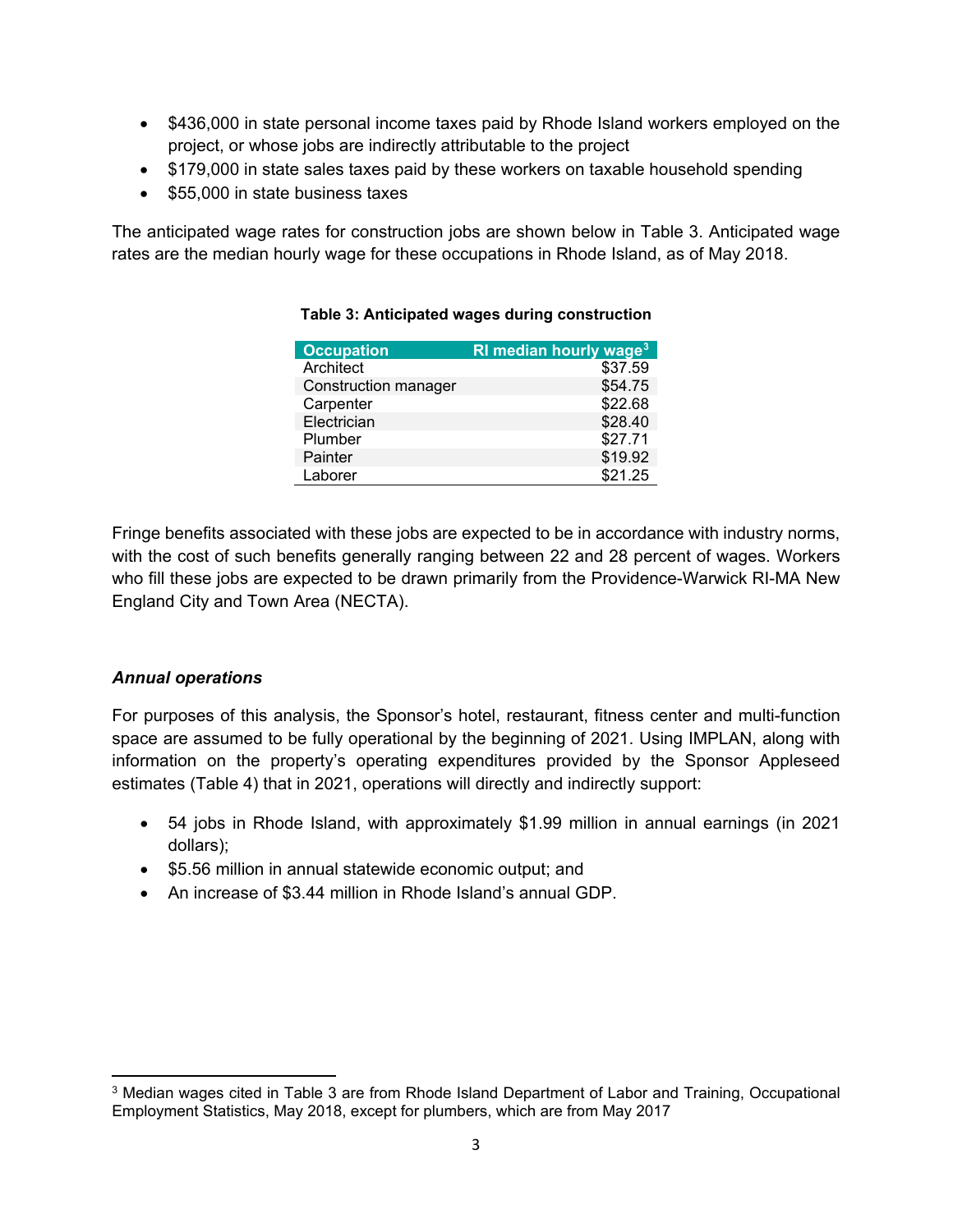**Table 4: Direct, indirect and total incremental impact of hotel, restaurant and fitness operations, 2021 (employment in jobs; earnings, value-added and output in millions of 2021 dollars)**

|                     | <b>Employment</b> | <b>Earnings</b> | Value added | <b>Output</b> |
|---------------------|-------------------|-----------------|-------------|---------------|
| Direct Effect       | 45                | \$1.52          | \$2.69      | \$4.20        |
| Indirect Effect     | 9                 | \$0.47          | \$0.75      | \$1.36        |
| <b>Total Effect</b> | 54                | \$1.99          | \$3.44      | \$5.56        |

In addition to the impacts on employment, earnings, output and state GDP cited in Table 4, ongoing operations would generate a projected gross increase of approximately \$528,000 in taxes paid to the state in 2021, including approximately:

- \$310,000 in state hotel and sales taxes on hotel room rentals
- \$103,000 in state sales taxes on restaurant meals
- \$75,000 in state personal income taxes paid by Rhode Island workers employed in hotel, restaurant and fitness operations, or whose jobs are indirectly attributable to those operations
- \$31,000 in state sales taxes paid on those workers' taxable household spending
- \$9,000 in state business taxes

Workers employed by businesses'operating on the project site would be drawn primarily from communities in and near Providence.

#### **Impact**

The total cost to the state of the previously-approved TIF and the requested tax credits will be approximately \$4.6 million in forgone state tax revenue. Direct and indirect economic and fiscal benefits of the project include an estimated increase in annual state GDP (in 2021 dollars) of approximately \$3.44 million; the associated job creation; and a cumulative gross increase of approximately \$8.59 million in state personal income, sales and business tax revenues directly and indirectly generated by the project during the construction phase, and by ongoing operations during the six years after completion of the project.

In addition to the economic and tax revenue impacts cited above, the proposed project would benefit Rhode Island in several other ways:

- By increasing the supply of extended-stay hotel rooms in downtown Providence
- By adding to the City's real property and personal property tax base

Beyond the fiscal impact noted above, the state's financial exposure will be limited. Various features of the Rebuild Rhode Island program mitigate other risks to the state. In particular, the completion risk (i.e., the risk that the project is not completed) is mitigated by the fact that the tax